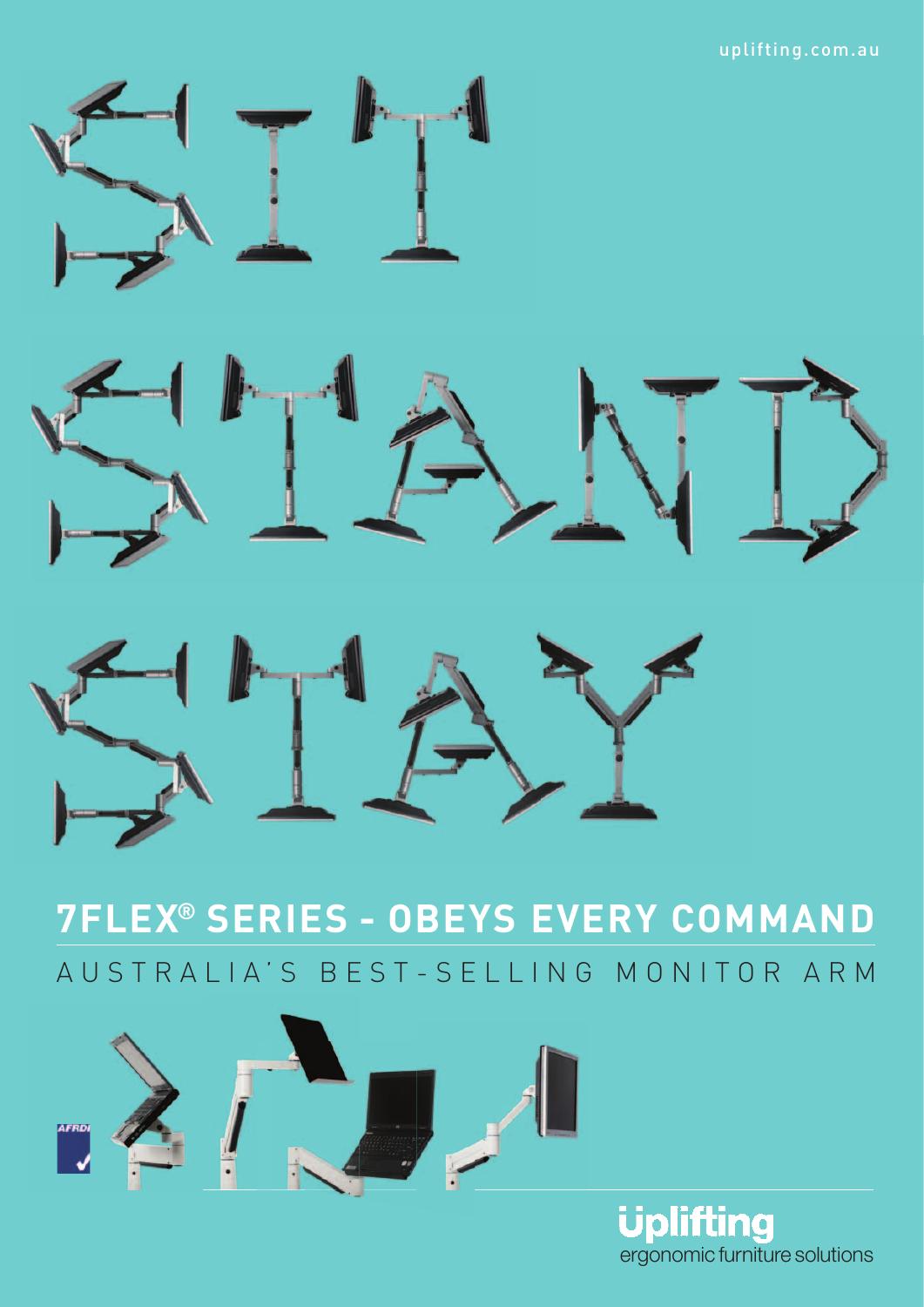# 7Flex® — obeys every command



monitor positioning.





Our best-value, all-purpose arm suspends your flat panel wherever you need it. Quickly reposition the monitor with just one hand.

- Gas cylinder "floats" monitor above desk—instantly raise and lower monitor.
- Includes FLEXmount™ with six mounting options, including desk clamp, thru-desk and wall.





### Single LCD Arm

MODEL 7000

| 40.6 cm<br>(16") | 61 cm<br>(24") | 0.9-14.1 kg<br>(2 - 31 lbs) |
|------------------|----------------|-----------------------------|
| White            | Silver         | Black                       |

Similar to our 7Flex® LCD Arm, but available with various finishes and a wide range of cylinder sizes.

- ▲ Gas cylinder "floats" monitor above deskinstantly raise and lower monitor.
- $\blacktriangle$  Includes FLEXmount™ with six mounting options, including desk clamp, thru-desk and wall.

### Laptop/Tablet Arm



The 7000-T Laptop Arm floats computer above desk simply grab and move to desired position.

- Securely grips laptop or tablet PC, with quick attach and release.
- Instantly reposition for comfortable viewing.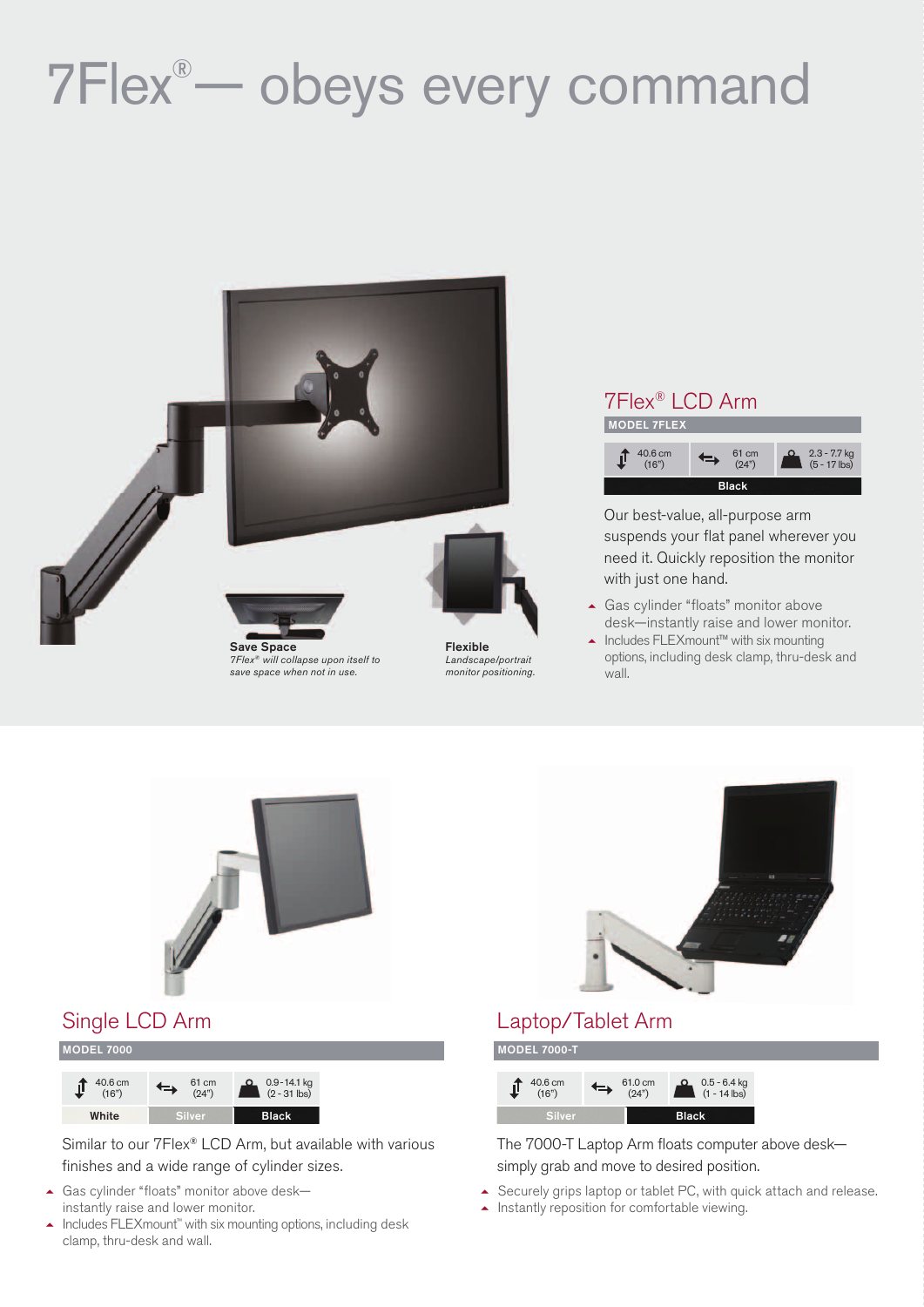

## Dual LCD Mount

#### MODEL 7000-8408



Dual 7000 saves valuable desk space by mounting two monitors to a single mount.

- $\blacktriangle$ Extremely flexible positioning of dual screens.
- $\blacktriangle$ Position each monitor independently of the other.
- - The dual mount can be clamped to desk edge or grommet, or bolted through the desk.

# **Uplifting**

ergonomic furniture solutions uplifting.com.au



Choose a Finish Our 7000 series is available in white, silver or black.



Independent Movement Each arm has 61cm (24") of horizontal range and 40.6cm (16" ) of vertical range. Each monitor will also independently rotate, tilt and pivot.



### Laptop/Tablet & LCD Mount



40.6 cm<br>(16") f) 0.6 cm  $\longleftrightarrow$  61.0 cm  $\bigcirc$  see below (16") **Black** 

Combine your tablet or notebook with a full-size monitor for the productivity gain of dual-screen computing. Our dual arm solution consumes minimal desk space.

- $\blacktriangle$ Position laptop/tablet and monitor independently of the other.
- $\blacktriangle$  Supports monitor weight of 0.9 - 14.1 kg (2 - 31 lbs), laptop or tablet 0.5 - 6.4 kg (1- 14 lbs).



### Dual LCD Arm

MODEL 7500-WING



Combine our 7500 arm with the dual monitor Switch™ bracket. Quickly adjust monitor height.

- Vertical/horizontal positioning (position monitors side-by-side or stacked one over another).
- Monitors can be independently pivoted.
- Internal cable management system—cables concealed in arm including swivel joints.
- Accommodates most monitors up to 60cm widescreen (monitors can not exceed weight capacity of arm).



Vertical/Horizontal Monitors can be positioned either side-by-side or one above another.



Portrait/Landscape Monitors can be independently pivoted.



Clutter-Free Cables can be routed through the arm for a clutter-free work area.